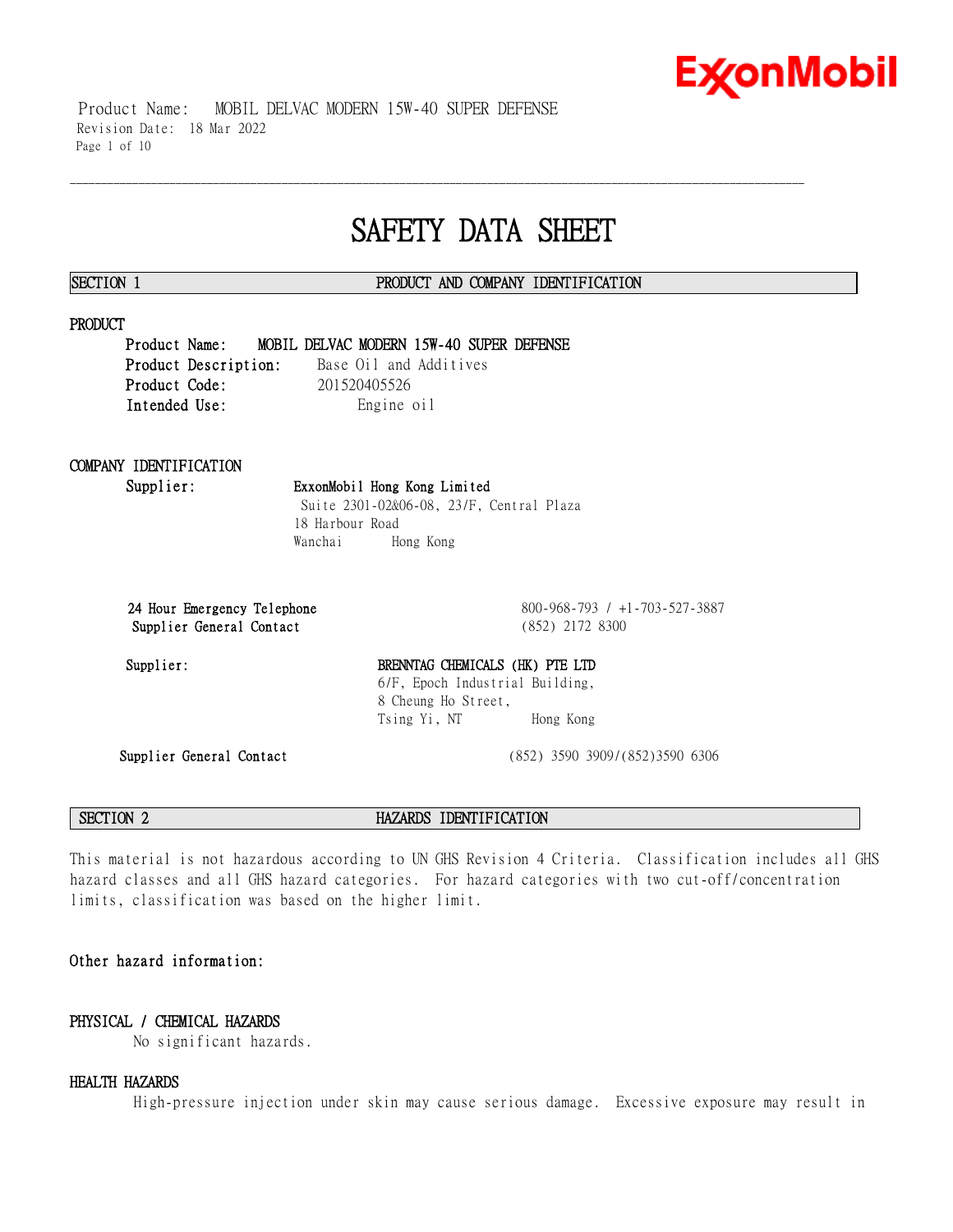Product Name: MOBIL DELVAC MODERN 15W-40 SUPER DEFENSE Revision Date: 18 Mar 2022 Page 2 of 10

eye, skin, or respiratory irritation.

### **ENVIRONMENTAL HAZARDS**

No significant hazards.

**NOTE:** This material should not be used for any other purpose than the intended use in Section 1 without expert advice. Health studies have shown that chemical exposure may cause potential human health risks which may vary from person to person.

\_\_\_\_\_\_\_\_\_\_\_\_\_\_\_\_\_\_\_\_\_\_\_\_\_\_\_\_\_\_\_\_\_\_\_\_\_\_\_\_\_\_\_\_\_\_\_\_\_\_\_\_\_\_\_\_\_\_\_\_\_\_\_\_\_\_\_\_\_\_\_\_\_\_\_\_\_\_\_\_\_\_\_\_\_\_\_\_\_\_\_\_\_\_\_\_\_\_\_\_\_\_\_\_\_\_\_\_\_\_\_\_\_\_\_\_\_\_

### **SECTION 3 COMPOSITION / INFORMATION ON INGREDIENTS**

This material is defined as a mixture.

### **Hazardous Substance(s) or Complex Substance(s) required for disclosure**

| Name                                             | CAS#                               | Concentration*            | GHS Hazard<br>Codes                     |
|--------------------------------------------------|------------------------------------|---------------------------|-----------------------------------------|
| <b>DITHIOPHOSPHATE</b><br>ZINC<br>AT VV<br>יו דו | $13706 - 1$<br>$\sim$ 15 $\degree$ | 50<br>$\sim \cdot \sim v$ | H318.<br>H303<br>H401,<br>H315,<br>H411 |

\* All concentrations are percent by weight unless ingredient is a gas. Gas concentrations are in percent by volume.

### **SECTION 4 FIRST AID MEASURES**

### **INHALATION**

Remove from further exposure. For those providing assistance, avoid exposure to yourself or others. Use adequate respiratory protection. If respiratory irritation, dizziness, nausea, or unconsciousness occurs, seek immediate medical assistance. If breathing has stopped, assist ventilation with a mechanical device or use mouth-to-mouth resuscitation.

### **SKIN CONTACT**

Wash contact areas with soap and water. If product is injected into or under the skin, or into any part of the body, regardless of the appearance of the wound or its size, the individual should be evaluated immediately by a physician as a surgical emergency. Even though initial symptoms from high pressure injection may be minimal or absent, early surgical treatment within the first few hours may significantly reduce the ultimate extent of injury.

### **EYE CONTACT**

Flush thoroughly with water. If irritation occurs, get medical assistance.

### **INGESTION**

First aid is normally not required. Seek medical attention if discomfort occurs.

**SECTION 5 FIRE FIGHTING MEASURES**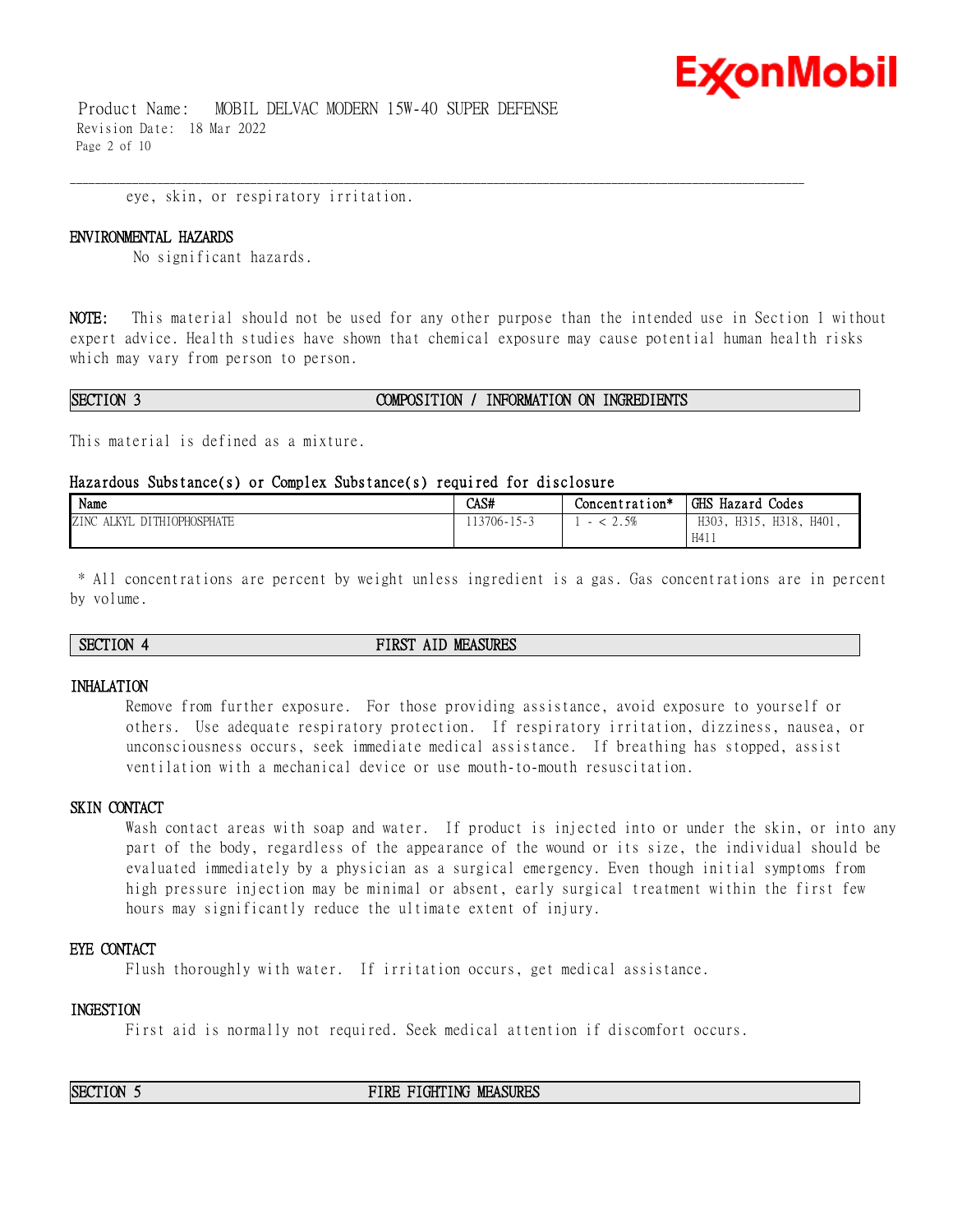Product Name: MOBIL DELVAC MODERN 15W-40 SUPER DEFENSE Revision Date: 18 Mar 2022 Page 3 of 10

### **EXTINGUISHING MEDIA**

**Appropriate Extinguishing Media:** Use water fog, foam, dry chemical or carbon dioxide (CO2) to extinguish flames.

\_\_\_\_\_\_\_\_\_\_\_\_\_\_\_\_\_\_\_\_\_\_\_\_\_\_\_\_\_\_\_\_\_\_\_\_\_\_\_\_\_\_\_\_\_\_\_\_\_\_\_\_\_\_\_\_\_\_\_\_\_\_\_\_\_\_\_\_\_\_\_\_\_\_\_\_\_\_\_\_\_\_\_\_\_\_\_\_\_\_\_\_\_\_\_\_\_\_\_\_\_\_\_\_\_\_\_\_\_\_\_\_\_\_\_\_\_\_

**Inappropriate Extinguishing Media:** Straight streams of water

### **FIRE FIGHTING**

**Fire Fighting Instructions:** Evacuate area. Prevent run-off from fire control or dilution from entering streams, sewers or drinking water supply. Fire-fighters should use standard protective equipment and in enclosed spaces, self-contained breathing apparatus (SCBA). Use water spray to cool fire exposed surfaces and to protect personnel.

**Hazardous Combustion Products:** Aldehydes, Incomplete combustion products, Oxides of carbon, Smoke, Fume, Sulphur oxides

### **FLAMMABILITY PROPERTIES**

**Flash Point [Method]:** >215 C (419 F) [ ASTM D-92] **Flammable Limits (Approximate volume % in air):** LEL: 0.9 UEL: 7.0 **Autoignition Temperature:** N/D

### **SECTION 6 ACCIDENTAL RELEASE MEASURES**

### **NOTIFICATION PROCEDURES**

In the event of a spill or accidental release, notify relevant authorities in accordance with all applicable regulations.

### **PROTECTIVE MEASURES**

Avoid contact with spilled material. See Section 5 for fire fighting information. See the Hazard Identification Section for Significant Hazards. See Section 4 for First Aid Advice. See Section 8 for advice on the minimum requirements for personal protective equipment. Additional protective measures may be necessary, depending on the specific circumstances and/or the expert judgment of the emergency responders.

For emergency responders: Respiratory protection: respiratory protection will be necessary only in special cases, e.g., formation of mists. Half-face or full-face respirator with filter(s) for dust/organic vapor or Self Contained Breathing Apparatus (SCBA) can be used depending on the size of spill and potential level of exposure. If the exposure cannot be completely characterized or an oxygen deficient atmosphere is possible or anticipated, SCBA is recommended. Work gloves that are resistant to hydrocarbons are recommended. Gloves made of polyvinyl acetate (PVA) are not waterresistant and are not suitable for emergency use. Chemical goggles are recommended if splashes or contact with eyes is possible. Small spills: normal antistatic work clothes are usually adequate. Large spills: full body suit of chemical resistant, antistatic material is recommended.

### **SPILL MANAGEMENT**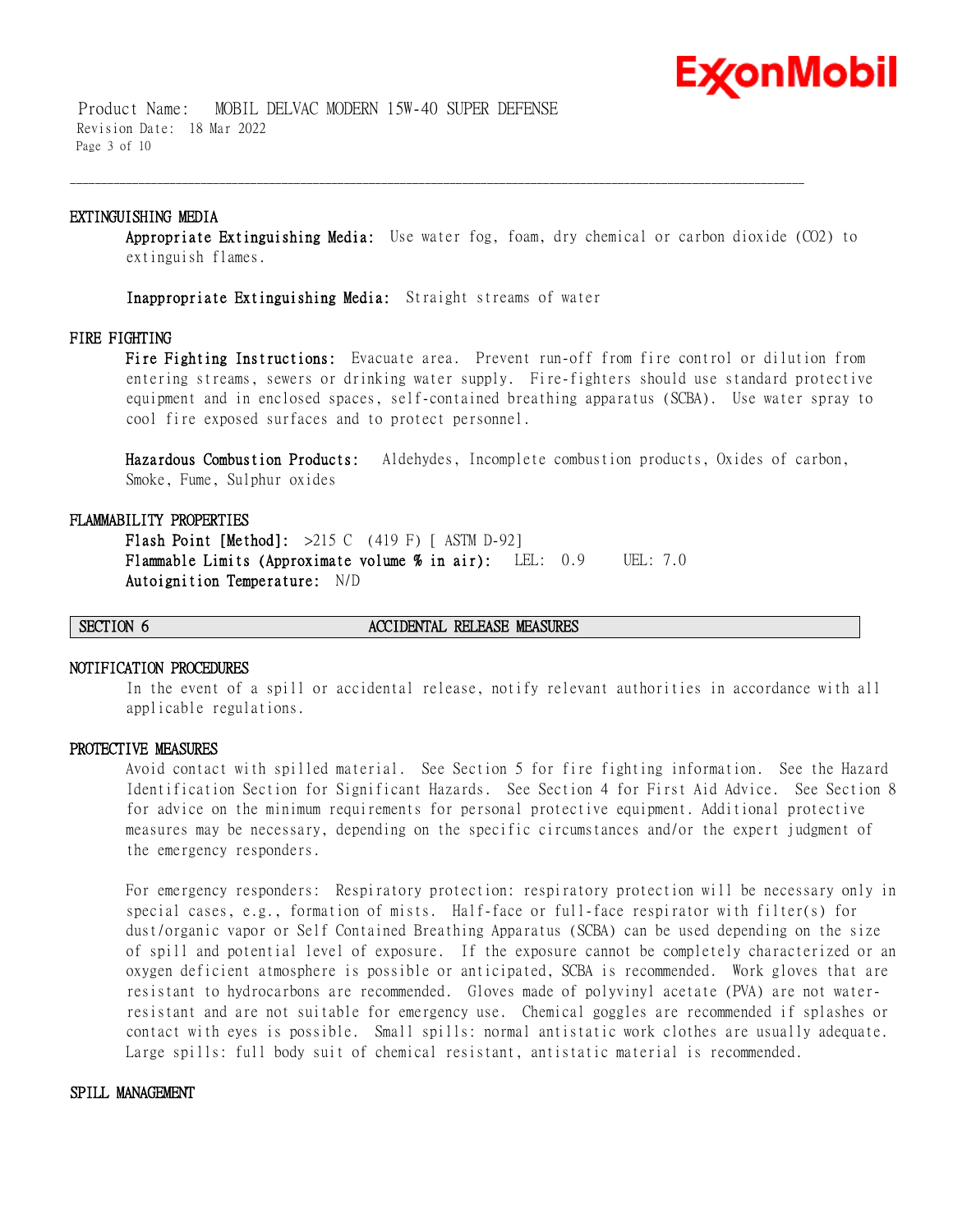Product Name: MOBIL DELVAC MODERN 15W-40 SUPER DEFENSE Revision Date: 18 Mar 2022 Page 4 of 10

> Land Spill: Stop leak if you can do so without risk. Recover by pumping or with suitable absorbent.

\_\_\_\_\_\_\_\_\_\_\_\_\_\_\_\_\_\_\_\_\_\_\_\_\_\_\_\_\_\_\_\_\_\_\_\_\_\_\_\_\_\_\_\_\_\_\_\_\_\_\_\_\_\_\_\_\_\_\_\_\_\_\_\_\_\_\_\_\_\_\_\_\_\_\_\_\_\_\_\_\_\_\_\_\_\_\_\_\_\_\_\_\_\_\_\_\_\_\_\_\_\_\_\_\_\_\_\_\_\_\_\_\_\_\_\_\_\_

**Water Spill:** Stop leak if you can do so without risk. Confine the spill immediately with booms. Warn other shipping. Remove from the surface by skimming or with suitable absorbents. Seek the advice of a specialist before using dispersants.

Water spill and land spill recommendations are based on the most likely spill scenario for this material; however, geographic conditions, wind, temperature, (and in the case of a water spill) wave and current direction and speed may greatly influence the appropriate action to be taken. For this reason, local experts should be consulted. Note: Local regulations may prescribe or limit action to be taken.

### **ENVIRONMENTAL PRECAUTIONS**

Large Spills: Dyke far ahead of liquid spill for later recovery and disposal. Prevent entry into waterways, sewers, basements or confined areas.

### **SECTION 7 HANDLING AND STORAGE**

### **HANDLING**

Avoid contact with used product. Prevent small spills and leakage to avoid slip hazard. Material can accumulate static charges which may cause an electrical spark (ignition source). When the material is handled in bulk, an electrical spark could ignite any flammable vapors from liquids or residues that may be present (e.g., during switch-loading operations). Use proper bonding and/or earthing procedures. However, bonding and earthing may not eliminate the hazard from static accumulation. Consult local applicable standards for guidance. Additional references include American Petroleum Institute 2003 (Protection Against Ignitions Arising out of Static, Lightning and Stray Currents) or National Fire Protection Agency 77 (Recommended Practice on Static Electricity) or CENELEC CLC/TR 50404 (Electrostatics - Code of practice for the avoidance of hazards due to static electricity).

**Static Accumulator:** This material is a static accumulator.

### **STORAGE**

The type of container used to store the material may affect static accumulation and dissipation. Do not store in open or unlabelled containers.

### **SECTION 8 EXPOSURE CONTROLS / PERSONAL PROTECTION**

**Exposure limits/standards for materials that can be formed when handling this product:** When mists / aerosols can occur the following is recommended: 5 mg/m3 - ACGIH TLV (inhalable fraction).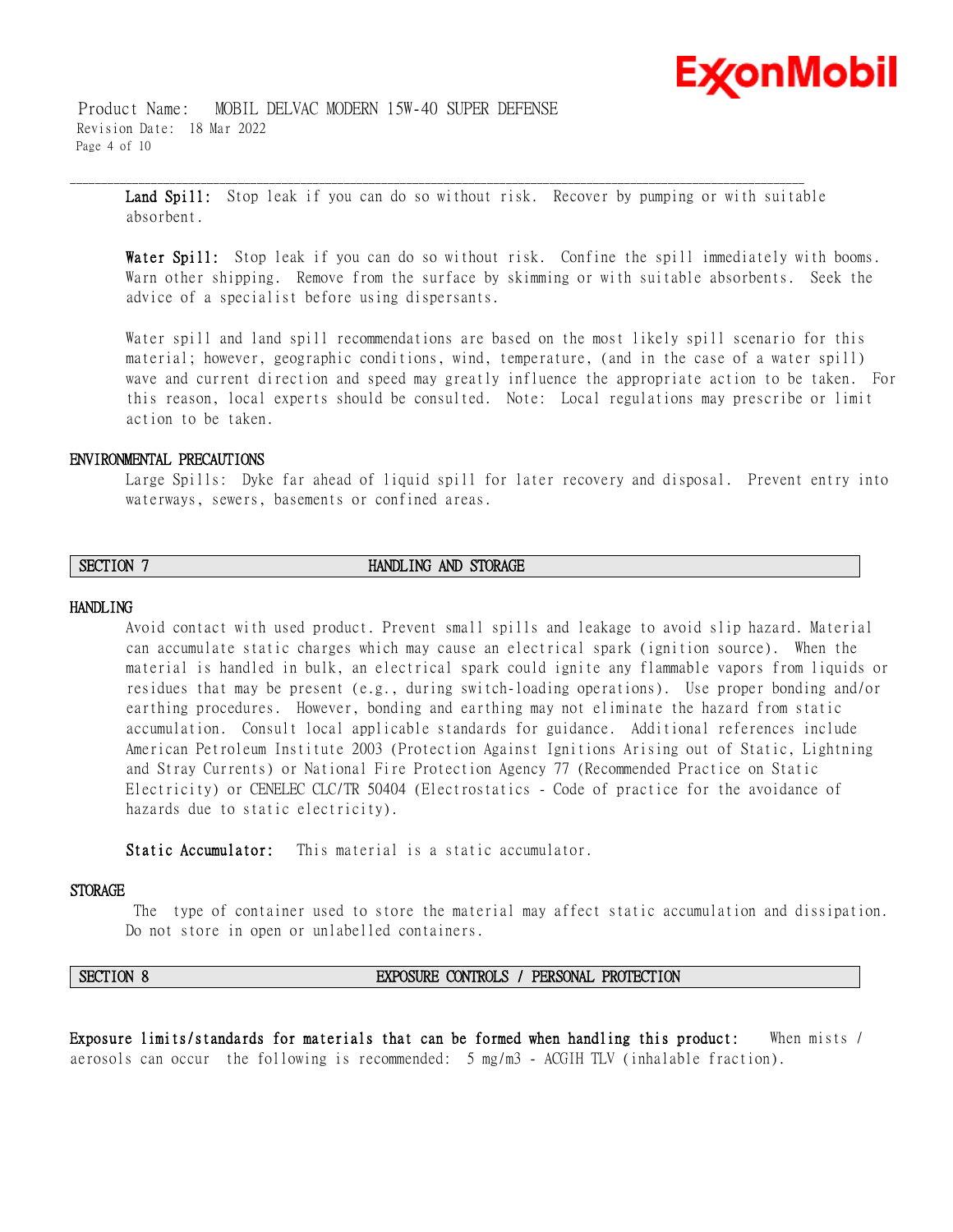Product Name: MOBIL DELVAC MODERN 15W-40 SUPER DEFENSE Revision Date: 18 Mar 2022 Page 5 of 10

NOTE: Limits/standards shown for guidance only. Follow applicable regulations.

\_\_\_\_\_\_\_\_\_\_\_\_\_\_\_\_\_\_\_\_\_\_\_\_\_\_\_\_\_\_\_\_\_\_\_\_\_\_\_\_\_\_\_\_\_\_\_\_\_\_\_\_\_\_\_\_\_\_\_\_\_\_\_\_\_\_\_\_\_\_\_\_\_\_\_\_\_\_\_\_\_\_\_\_\_\_\_\_\_\_\_\_\_\_\_\_\_\_\_\_\_\_\_\_\_\_\_\_\_\_\_\_\_\_\_\_\_\_

### **ENGINEERING CONTROLS**

The level of protection and types of controls necessary will vary depending upon potential exposure conditions. Control measures to consider:

No special requirements under ordinary conditions of use and with adequate ventilation.

### **PERSONAL PROTECTION**

Personal protective equipment selections vary based on potential exposure conditions such as applications, handling practices, concentration and ventilation. Information on the selection of protective equipment for use with this material, as provided below, is based upon intended, normal usage.

**Respiratory Protection:** If engineering controls do not maintain airborne contaminant concentrations at a level which is adequate to protect worker health, an approved respirator may be appropriate. Respirator selection, use, and maintenance must be in accordance with regulatory requirements, if applicable. Types of respirators to be considered for this material include:

No special requirements under ordinary conditions of use and with adequate ventilation. Particulate

For high airborne concentrations, use an approved supplied-air respirator, operated in positive pressure mode. Supplied air respirators with an escape bottle may be appropriate when oxygen levels are inadequate, gas/vapour warning properties are poor, or if air purifying filter capacity/rating may be exceeded.

**Hand Protection:** Any specific glove information provided is based on published literature and glove manufacturer data. Glove suitability and breakthrough time will differ depending on the specific use conditions. Contact the glove manufacturer for specific advice on glove selection and breakthrough times for your use conditions. Inspect and replace worn or damaged gloves. The types of gloves to be considered for this material include:

No protection is ordinarily required under normal conditions of use. Nitrile,Viton

**Eye Protection:** If contact is likely, safety glasses with side shields are recommended.

**Skin and Body Protection:** Any specific clothing information provided is based on published literature or manufacturer data. The types of clothing to be considered for this material include: No skin protection is ordinarily required under normal conditions of use. In accordance with good industrial hygiene practices, precautions should be taken to avoid skin contact.

**Specific Hygiene Measures:** Always observe good personal hygiene measures, such as washing after handling the material and before eating, drinking, and/or smoking. Routinely wash work clothing and protective equipment to remove contaminants. Discard contaminated clothing and footwear that cannot be cleaned. Practice good housekeeping.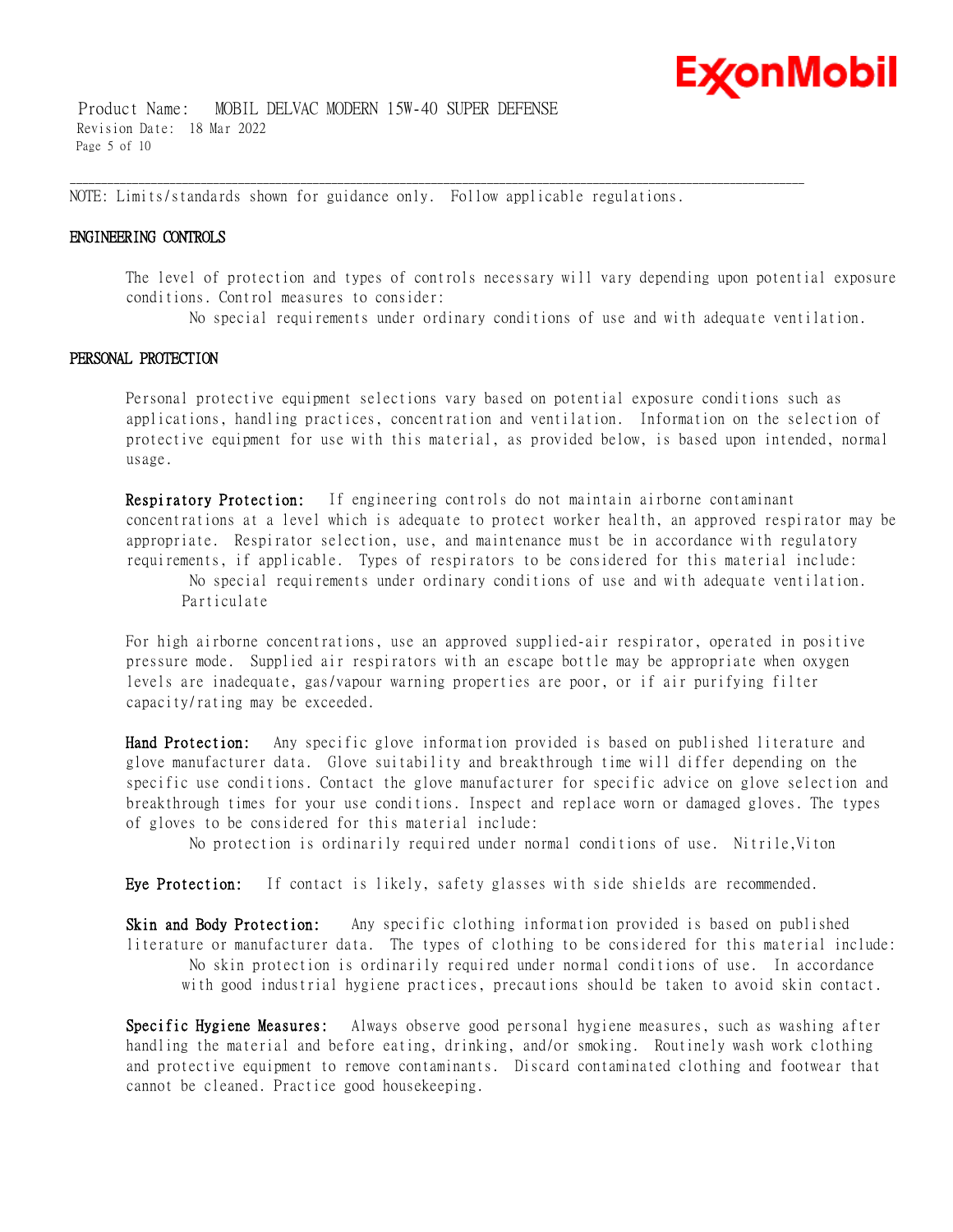Product Name: MOBIL DELVAC MODERN 15W-40 SUPER DEFENSE Revision Date: 18 Mar 2022 Page 6 of 10

### **ENVIRONMENTAL CONTROLS**

Comply with applicable environmental regulations limiting discharge to air, water and soil. Protect the environment by applying appropriate control measures to prevent or limit emissions.

\_\_\_\_\_\_\_\_\_\_\_\_\_\_\_\_\_\_\_\_\_\_\_\_\_\_\_\_\_\_\_\_\_\_\_\_\_\_\_\_\_\_\_\_\_\_\_\_\_\_\_\_\_\_\_\_\_\_\_\_\_\_\_\_\_\_\_\_\_\_\_\_\_\_\_\_\_\_\_\_\_\_\_\_\_\_\_\_\_\_\_\_\_\_\_\_\_\_\_\_\_\_\_\_\_\_\_\_\_\_\_\_\_\_\_\_\_\_

### **SECTION 9 PHYSICAL AND CHEMICAL PROPERTIES**

**Note: Physical and chemical properties are provided for safety, health and environmental considerations only and may not fully represent product specifications. Contact the Supplier for additional information.**

**GENERAL INFORMATION Physical State:** Liquid **Colour:** Amber **Odour:** Characteristic **Odour Threshold:** N/D

**IMPORTANT HEALTH, SAFETY, AND ENVIRONMENTAL INFORMATION Relative Density (at 15 C):** 0.87 **Flash Point [Method]:** >215 C (419 F) [ ASTM D-92] **Flammable Limits (Approximate volume % in air):** LEL: 0.9 UEL: 7.0 **Flammability (Solid, Gas):** N/A **Autoignition Temperature:** N/D **Boiling Point / Range:** > 316 C (600 F) **Vapour Density (Air = 1):** N/D **Vapour Pressure:** < 0.013 kPa (0.1 mm Hg) at 20 C **Evaporation Rate (n-butyl acetate = 1):** N/D **pH:** N/A **Log Pow (n-Octanol/Water Partition Coefficient):** > 3.5 **Solubility in Water:** Negligible **Viscosity:** 109.3 cSt (109.3 mm2/sec) at 40 C | 14.3 cSt (14.3 mm2/sec) at 100 C [ASTM D 445] **Freezing Point:** N/D **Melting Point:** N/A **Decomposition Temperature:** N/D **Oxidizing Properties:** See Hazards Identification Section.

### **OTHER INFORMATION**

**Pour Point:**  $-27 \text{ C} \quad (-17 \text{ F})$ **DMSO Extract (mineral oil only), IP-346:** < 3 %wt

### **SECTION 10 STABILITY AND REACTIVITY**

**STABILITY:** Material is stable under normal conditions.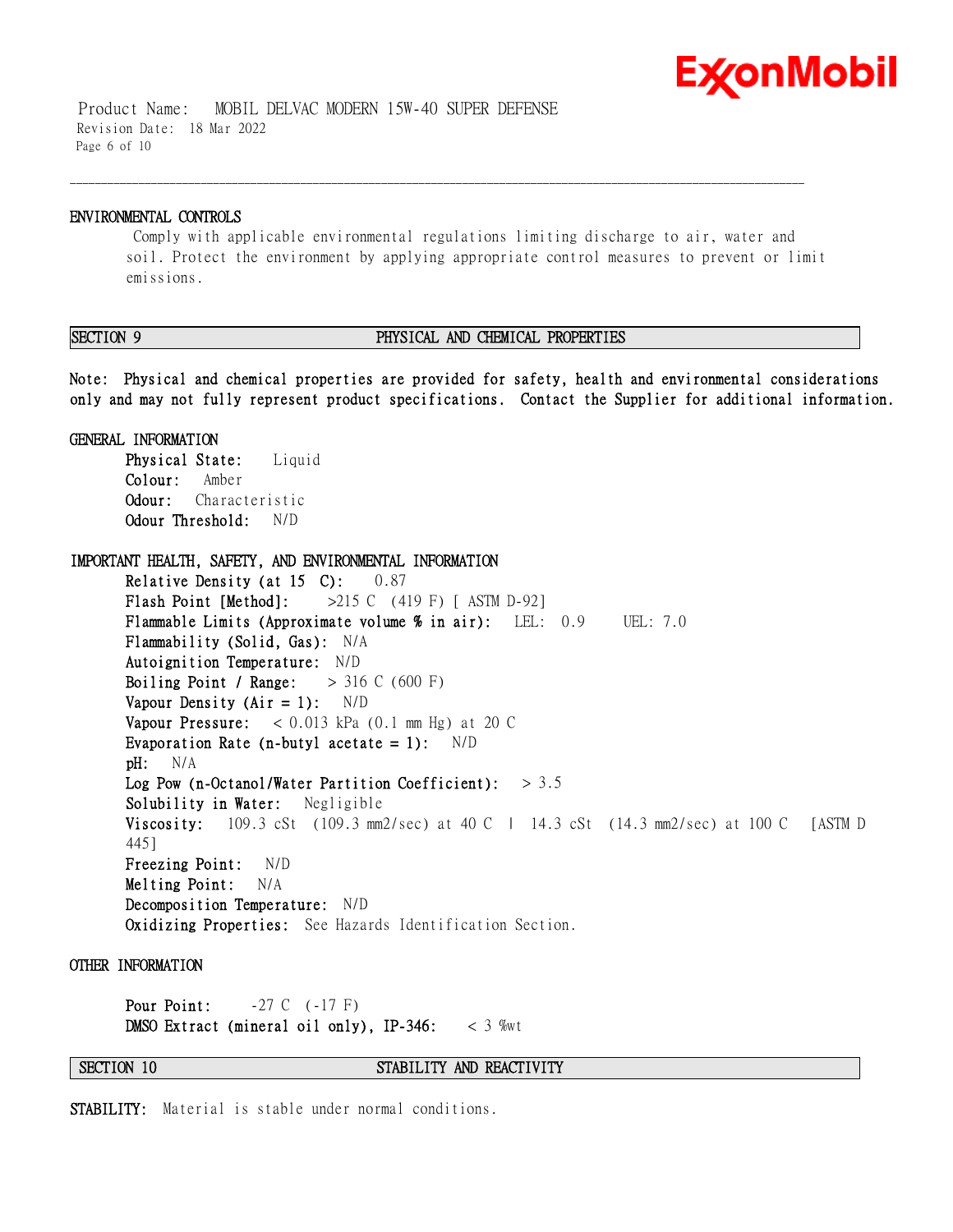Product Name: MOBIL DELVAC MODERN 15W-40 SUPER DEFENSE Revision Date: 18 Mar 2022 Page 7 of 10

**CONDITIONS TO AVOID:** Excessive heat. High energy sources of ignition.

**MATERIALS TO AVOID:** Strong oxidisers

**HAZARDOUS DECOMPOSITION PRODUCTS:** Material does not decompose at ambient temperatures.

\_\_\_\_\_\_\_\_\_\_\_\_\_\_\_\_\_\_\_\_\_\_\_\_\_\_\_\_\_\_\_\_\_\_\_\_\_\_\_\_\_\_\_\_\_\_\_\_\_\_\_\_\_\_\_\_\_\_\_\_\_\_\_\_\_\_\_\_\_\_\_\_\_\_\_\_\_\_\_\_\_\_\_\_\_\_\_\_\_\_\_\_\_\_\_\_\_\_\_\_\_\_\_\_\_\_\_\_\_\_\_\_\_\_\_\_\_\_

**POSSIBILITY OF HAZARDOUS REACTIONS:** Hazardous polymerization will not occur.

### **SECTION 11 TOXICOLOGICAL INFORMATION**

### **INFORMATION ON TOXICOLOGICAL EFFECTS**

| Hazard Class                            | Conclusion / Remarks                                        |  |  |
|-----------------------------------------|-------------------------------------------------------------|--|--|
| Inhalation                              |                                                             |  |  |
| Acute Toxicity: No end point data for   | Minimally Toxic. Based on assessment of the components.     |  |  |
| material.                               |                                                             |  |  |
| Irritation: No end point data for       | Negligible hazard at ambient/normal handling temperatures.  |  |  |
| material.                               |                                                             |  |  |
| Ingestion                               |                                                             |  |  |
| Acute Toxicity: No end point data for   | Minimally Toxic. Based on assessment of the components.     |  |  |
| material.                               |                                                             |  |  |
| Skin                                    |                                                             |  |  |
| Acute Toxicity: No end point data for   | Minimally Toxic. Based on assessment of the components.     |  |  |
| material.                               |                                                             |  |  |
| Skin Corrosion/Irritation: No end point | Negligible irritation to skin at ambient temperatures.      |  |  |
| data for material.                      | Based on assessment of the components.                      |  |  |
| Eye                                     |                                                             |  |  |
| Serious Eye Damage/Irritation: No end   | May cause mild, short-lasting discomfort to eyes. Based on  |  |  |
| point data for material.                | assessment of the components.                               |  |  |
| Sensitisation                           |                                                             |  |  |
| Respiratory Sensitization: No end point | Not expected to be a respiratory sensitizer.                |  |  |
| data for material.                      |                                                             |  |  |
| Skin Sensitization: No end point data   | Not expected to be a skin sensitizer. Based on assessment   |  |  |
| for material.                           | of the components.                                          |  |  |
| Aspiration: Data available.             | Not expected to be an aspiration hazard. Based on physico-  |  |  |
|                                         | chemical properties of the material.                        |  |  |
| Germ Cell Mutagenicity: No end point    | Not expected to be a germ cell mutagen. Based on assessment |  |  |
| data for material.                      | of the components.                                          |  |  |
| Carcinogenicity: No end point data for  | Not expected to cause cancer. Based on assessment of the    |  |  |
| material.                               | components.                                                 |  |  |
| Reproductive Toxicity: No end point     | Not expected to be a reproductive toxicant. Based on        |  |  |
| data for material.                      | assessment of the components.                               |  |  |
| Lactation: No end point data for        | Not expected to cause harm to breast-fed children.          |  |  |
| material.                               |                                                             |  |  |
| Specific Target Organ Toxicity (STOT)   |                                                             |  |  |
| Single Exposure: No end point data for  | Not expected to cause organ damage from a single exposure.  |  |  |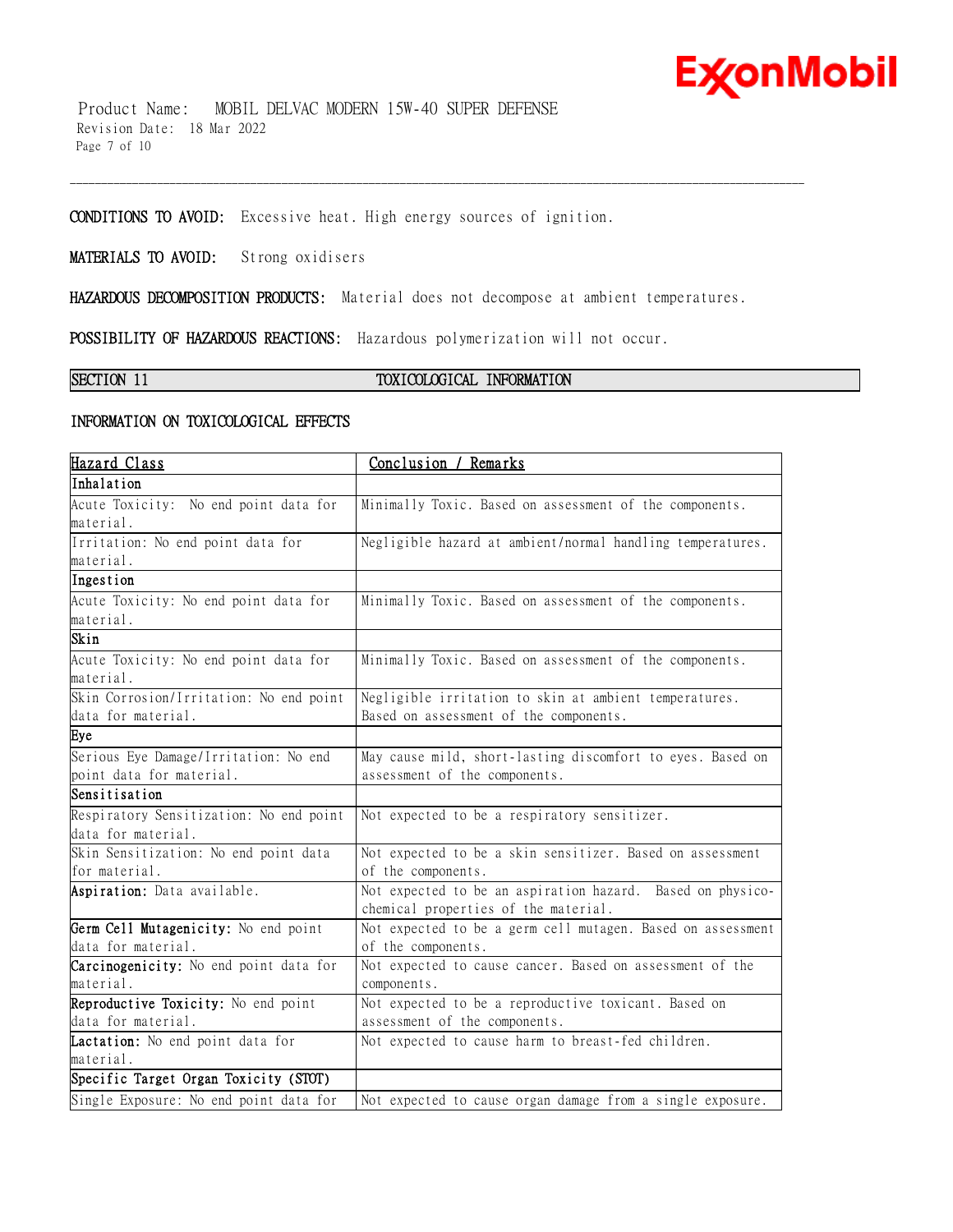Product Name: MOBIL DELVAC MODERN 15W-40 SUPER DEFENSE Revision Date: 18 Mar 2022 Page 8 of 10

| material.                            |                                                           |
|--------------------------------------|-----------------------------------------------------------|
| Repeated Exposure: No end point data | Not expected to cause organ damage from prolonged or      |
| for material.                        | repeated exposure. Based on assessment of the components. |

## **OTHER INFORMATION For the product itself:**

Diesel engine oils: Not carcinogenic in animals tests. Used and unused diesel engine oils did not produce any carcinogenic effects in chronic mouse skin painting studies. Oils that are used in gasoline engines may become hazardous and display the following properties: Carcinogenic in animal tests. Caused mutations in vitro. Possible allergen and photoallergen. Contains polycyclic aromatic compounds (PAC) from combustion products of gasoline and/or thermal degradation products.

### **Contains:**

Base oil severely refined: Not carcinogenic in animal studies. Representative material passes IP-346, Modified Ames test, and/or other screening tests. Dermal and inhalation studies showed minimal effects; lung non-specific infiltration of immune cells, oil deposition and minimal granuloma formation. Not sensitising in test animals.

## **IARC Classification: The following ingredients are cited on the lists below:** None.

|              | --REGULATORY LISTS SEARCHED- |               |
|--------------|------------------------------|---------------|
| $1 = IARC$ 1 | $2 = IARC 2A$                | $3 = IARC$ 2B |

### **SECTION 12 ECOLOGICAL INFORMATION**

The information given is based on data for the material, components of the material, or for similar materials, through the application of bridging principals.

### **ECOTOXICITY**

Material -- Not expected to be harmful to aquatic organisms.

### **MOBILITY**

 Base oil component -- Low solubility and floats and is expected to migrate from water to the land. Expected to partition to sediment and wastewater solids.

### **PERSISTENCE AND DEGRADABILITY**

### **Biodegradation:**

Base oil component -- Expected to be inherently biodegradable

### **BIOACCUMULATION POTENTIAL**

Base oil component -- Has the potential to bioaccumulate, however metabolism or physical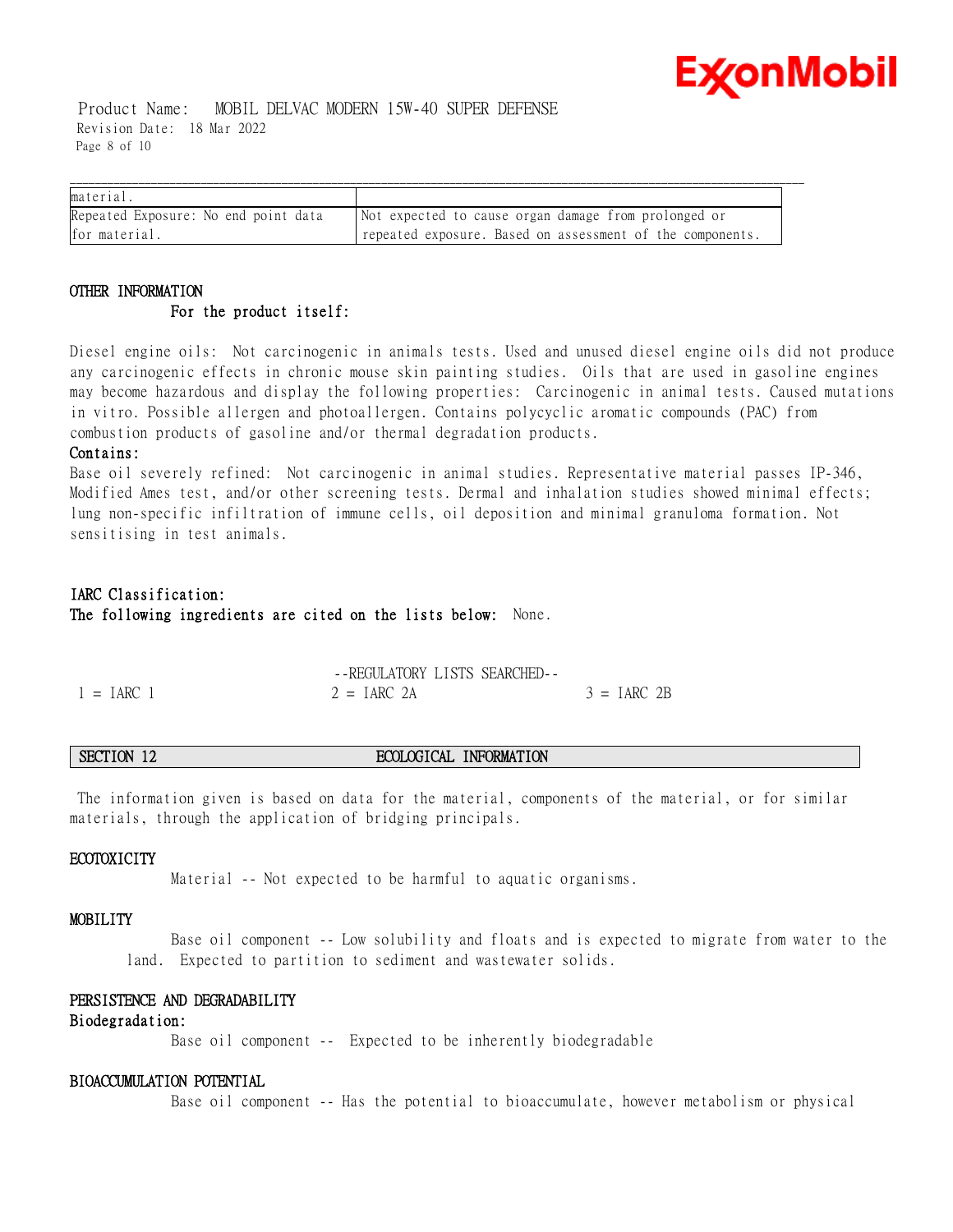

 Product Name: MOBIL DELVAC MODERN 15W-40 SUPER DEFENSE Revision Date: 18 Mar 2022 Page 9 of 10

properties may reduce the bioconcentration or limit bioavailability.

\_\_\_\_\_\_\_\_\_\_\_\_\_\_\_\_\_\_\_\_\_\_\_\_\_\_\_\_\_\_\_\_\_\_\_\_\_\_\_\_\_\_\_\_\_\_\_\_\_\_\_\_\_\_\_\_\_\_\_\_\_\_\_\_\_\_\_\_\_\_\_\_\_\_\_\_\_\_\_\_\_\_\_\_\_\_\_\_\_\_\_\_\_\_\_\_\_\_\_\_\_\_\_\_\_\_\_\_\_\_\_\_\_\_\_\_\_\_

### **SECTION 13 DISPOSAL CONSIDERATIONS**

Disposal recommendations based on material as supplied. Disposal must be in accordance with current applicable laws and regulations, and material characteristics at time of disposal.

### **DISPOSAL RECOMMENDATIONS**

Product is suitable for burning in an enclosed controlled burner for fuel value or disposal by supervised incineration at very high temperatures to prevent formation of undesirable combustion products.

**Empty Container Warning** Empty Container Warning (where applicable): Empty containers may contain residue and can be dangerous. Do not attempt to refill or clean containers without proper instructions. Empty drums should be completely drained and safely stored until appropriately reconditioned or disposed. Empty containers should be taken for recycling, recovery, or disposal through suitably qualified or licensed contractor and in accordance with governmental regulations. DO NOT PRESSURISE, CUT, WELD, BRAZE, SOLDER, DRILL, GRIND, OR EXPOSE SUCH CONTAINERS TO HEAT, FLAME, SPARKS, STATIC ELECTRICITY, OR OTHER SOURCES OF IGNITION. THEY MAY EXPLODE AND CAUSE INJURY OR DEATH.

**SECTION 14 TRANSPORT INFORMATION** 

**LAND (ADR)** : Not Regulated for Land Transport

**SEA (IMDG):** Not Regulated for Sea Transport according to IMDG-Code

**Marine Pollutant:** No

**AIR (IATA):** Not Regulated for Air Transport

### **SECTION 15 REGULATORY INFORMATION**

Material is not hazardous according to UN GHS Revision 4 Criteria.

### **REGULATORY STATUS AND APPLICABLE LAWS AND REGULATIONS**

**Listed or exempt from listing/notification on the following chemical inventories :** AIIC, DSL, ENCS, IECSC, KECI, PICCS, TCSI, TSCA